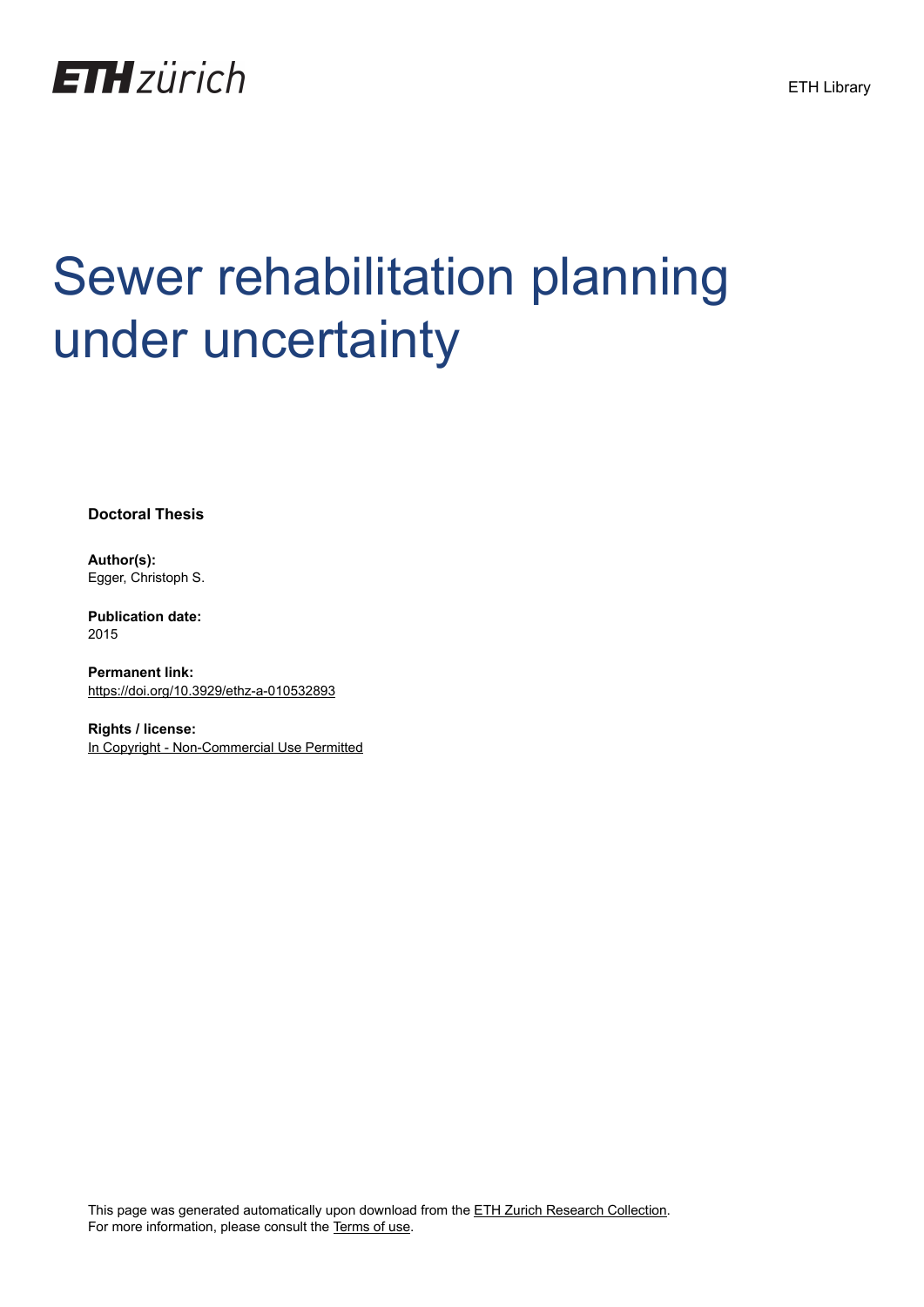DISS. ETH NO. 22594

## **Sewer rehabilitation planning under uncertainty**

A thesis submitted to attain the degree of

#### DOCTOR OF SCIENCES of ETH ZÜRICH

(Dr. sc. ETH Zürich)

#### presented by

Christoph Simon Egger

Dipl.-Ing. Wasserwirtschaft, Technische Universität Dresden

born on 06.10.1978

citizen of Germany & EU

accepted on the recommendation of

Prof. Dr. Eberhard Morgenroth, examiner

Prof. Dr. Peter Krebs, co-examiner

Prof. Dr. Max Maurer , co-examiner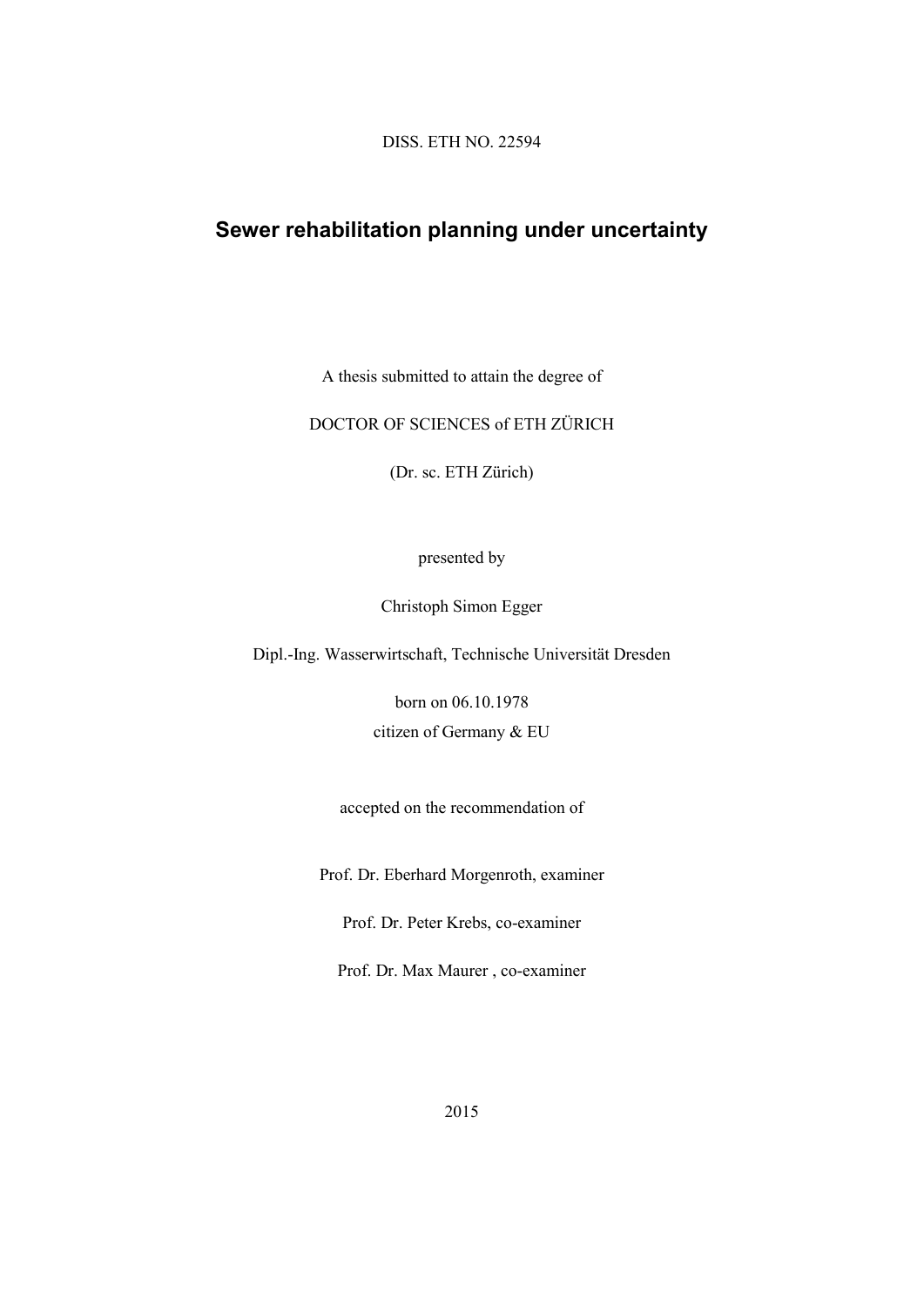### **Summary**

The need for renewal of sewer systems will increase in coming decades. However, efficient and effective rehabilitation involves substantial planning challenges. These challenges are due to the typically limited degree of documentation of existing infrastructure, variability of input data and deterioration processes, lack of knowledge on the current and indeed future structural condition of sewer systems and unpredictable external influences. Planning challenges are even more pronounced in small utilities as (i) the rehabilitation demand will increase more markedly and (ii) informational, personal and financial planning resources are typically more restricted. Furthermore, it is necessary to make the planning process transparent as a wide range of stakeholders is involved and affected by the planning decisions.

 $\_$  , and the contribution of the contribution of the contribution of the contribution of  $\mathcal{L}_\text{max}$ 

The aim of the present study was to develop and identify methodologies for sewer deterioration modelling and hydraulic design that improve (strategic) rehabilitation planning. At the same time the importance of factors affecting the outcome of rehabilitation, including a range of uncertainties, were identified.

Estimating the aging behavior of sewer systems is difficult due to the frequently encountered discrepancy between common model structures and data. Existing sewer condition records serving as calibration data are often affected by changes, or even discarded in connection with rehabilitation measures realized in the past. This explains, for instance, the fact that condition records of pipes that have been replaced in the past are no longer available. Consequently, the remaining data no longer exclusively represent the deterioration of pipes but also reflect the (condition improving) rehabilitation of the network. Rehabilitation exerts a selective effect on the pipe population as fast aging pipes are, as a rule, rehabilitated at a lower age. Naively calibrating a deterioration model with such data consequently results in overestimated sewer lifespans. We therefore combined a sewer deterioration model with a rehabilitation model corresponding to the processes reflected by the data. We used Bayesian inference to fully exploit the available information and to overcome problems with parameter identifiability.

The combined deterioration and rehabilitation model effectively compensates for the distorting effect of rehabilitation reflected by the data. The identifiability of the model is, however, limited and is only possible when considering prior knowledge. Bayesian inference consequently constitutes a very attractive methodology in the domain of sewer deterioration modelling as it copes with the limited informational content of the data and because prior knowledge is available.

Beside the structural aging of sewers, rehabilitation is determined by hydraulic aspects. Current hydraulic design practices have been questioned due to anthropogenic impacts on extreme precipitation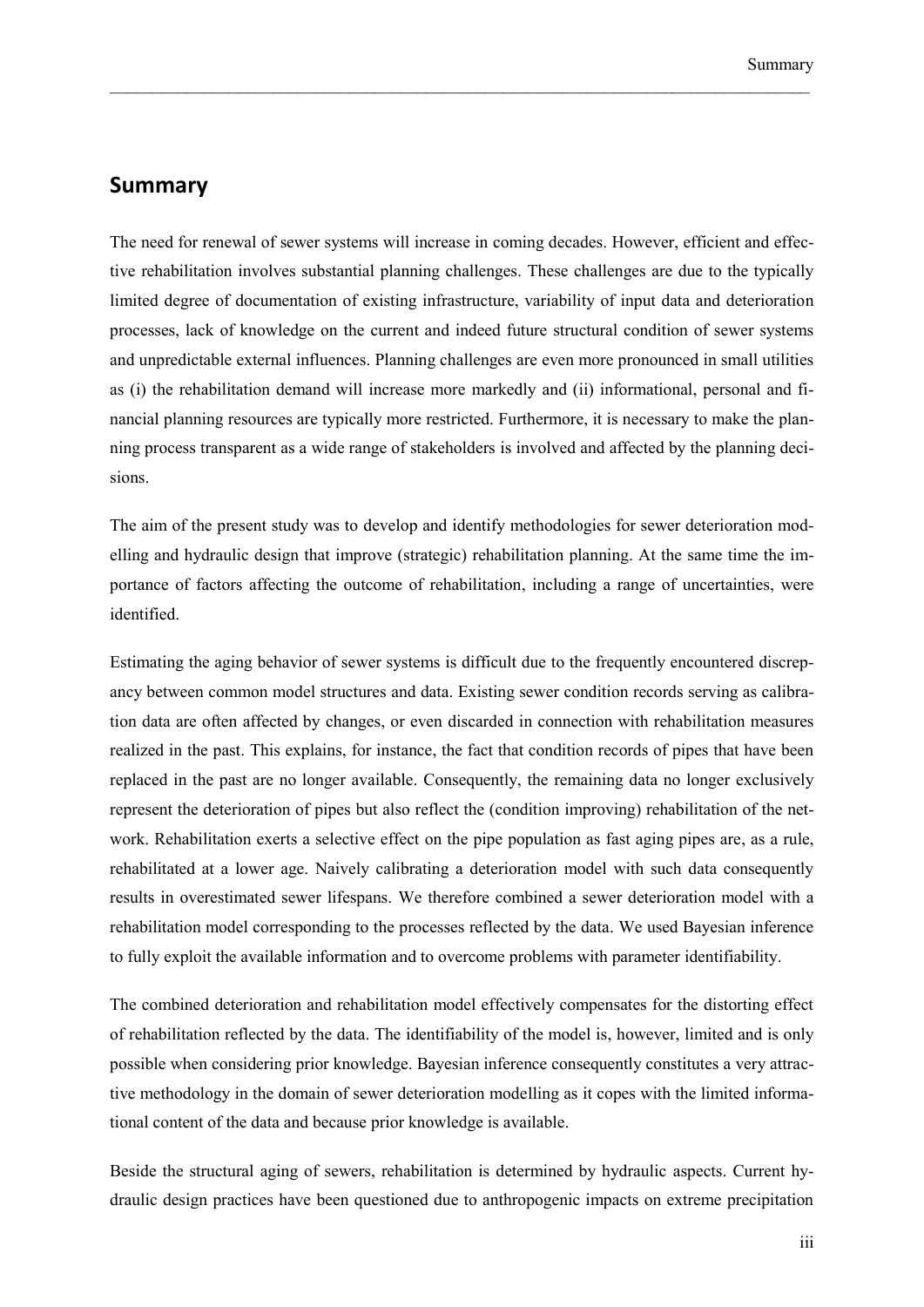properties and, consequently, on the hydraulic performance of sewer systems. We applied stochastic downscaling to refine the precipitation output of multiple climate models to address this impact, including its prediction uncertainty. The data and methodologies applied represent our best knowledge on current and future (extreme) precipitation properties. This information was then used in long-term hydraulic simulations to quantify the performance of selected sewer systems under current and future climatic conditions. The stochastic precipitation data was also used to specifically consider the uncertainties encountered in designing sewer systems.

 $\_$  , and the contribution of the contribution of the contribution of the contribution of  $\mathcal{L}_\text{max}$ 

The methodology developed for deterioration modelling and hydraulic design and their combined application was demonstrated in a case study. At the same time we explored different factors influencing sewer rehabilitation as well as the outcomes of various rehabilitation strategies in terms of costs, conditions and hydraulic performance under different socio-economic conditions. Multi-criteria decision analysis (MCDA) was applied to identify well-accepted rehabilitation strategies for given preferences of stakeholders.

The impact of climate change and inherent uncertainties were found to be insignificant in the Swiss case studies investigated and the 40-year horizon considered. Significant uncertainty in the extreme precipitation properties arises because we can only observe a 'random' realization of the precipitation. This is due of the relatively 'short' observation periods of typically 30-40 years.

Rehabilitation needs primarily arise from structural deficits and to a lesser extent from hydraulic deficits in the - typical for Switzerland - hydraulically robust sewer networks investigated. However, to attain a higher hydraulic reliability under consideration of these uncertainties relevant extra costs may arise. This is particularly the case if the hydraulic rehabilitation is planned to be completed within a few decades as many pipes would have to be replaced which are still in good structural condition. The results constitute a valuable basis for the revision of current design practice, ensuring a greater hydraulic robustness of sewer systems.

The results show that the overall conditions, particularly of the small, "young" aged networks, are distinctly dynamic, non-intuitive and strongly influenced by external factors. This underlines the usefulness of sewer deterioration models and consideration of different scenarios in sewer rehabilitation planning as well as the need for regularly re-evaluating rehabilitation strategies.

The most extensive rehabilitation strategies turned out to be the most accepted ones as a result of the MCDA. The decision support obtained by MCDA is, however, supposedly affected by significant biases in the preferences elicited. This is probably due to the failure to provide adequate attributes comprehensible for stakeholders on the basis of the technical and partly probabilistic predictions.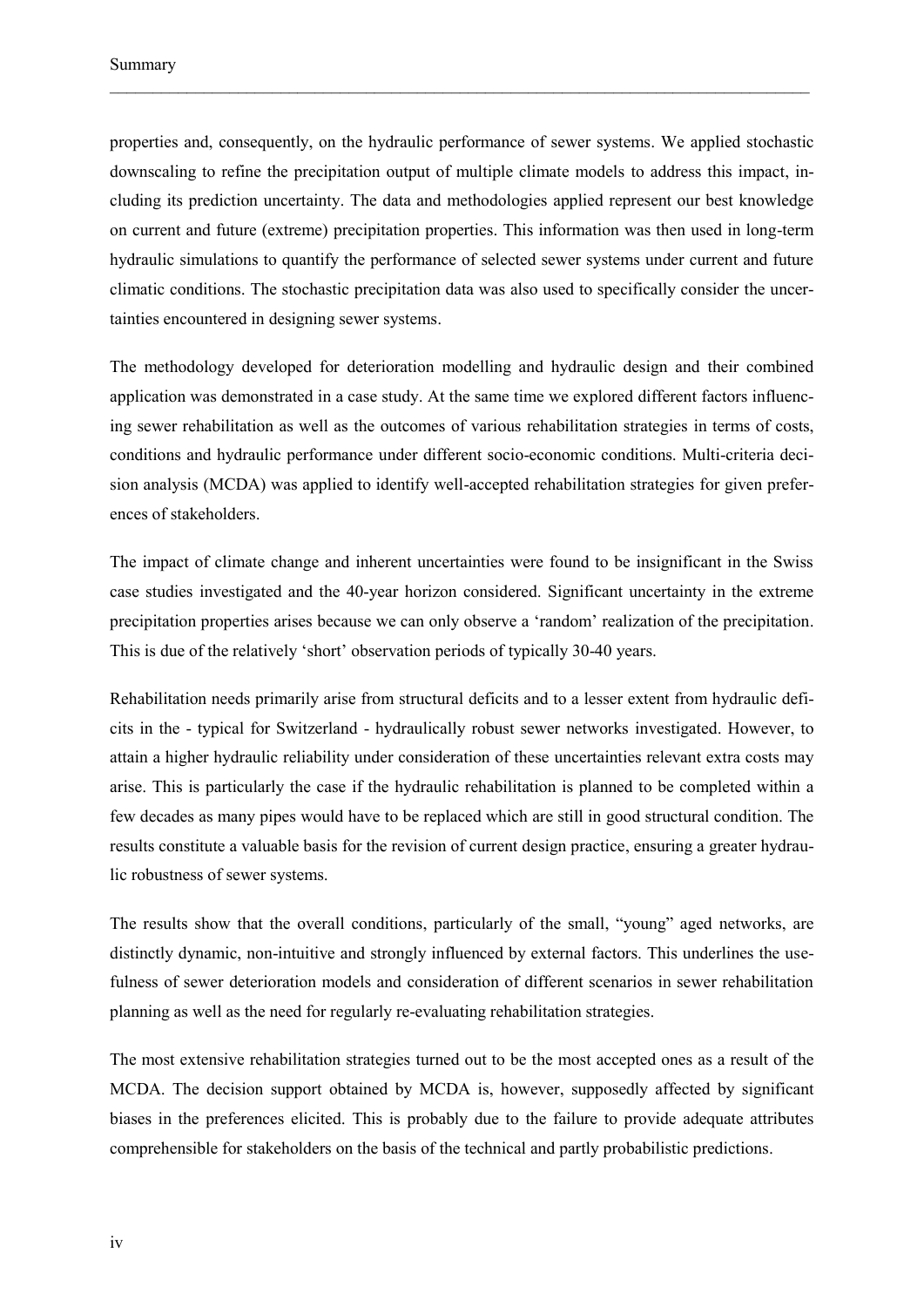## **Zusammenfassung**

Der Erneuerungsbedarf von Kanalisationen wird in den nächsten Jahren vielerorts ansteigen. Eine effiziente und effektive Umsetzung dieses Bedarfs beinhaltet jedoch substanzielle planerische Herausforderungen. Diese sind begründet in limitiertem Dokumentationsgrad bestehender Infrastruktur, Variabilität von Eingangsgrössen und Alterungsprozessen, fehlendem Wissen über den heutigen und zukünftigen baulichen Zustand der Infrastruktur, sowie in hohem Masse unbekannten äusseren Einflussfaktoren. Insbesondere kleine Kanalnetzbetreiber sind von diesen Herausforderungen betroffen, da im ländlichen Raum oftmals (i) der Erneuerungsbedarf ausgeprägter ansteigen wird und (ii) dessen Planung informationell, personell wie finanziell noch stärkeren Einschränkungen unterliegt. Weiterhin gilt es entsprechende Planungen transparent zu gestalten, da ein breites Spektrum an Akteuren an Entscheidungen beteiligt und betroffen ist.

 $\_$  , and the contribution of the contribution of the contribution of the contribution of  $\mathcal{L}_\text{max}$ 

Ziel der vorliegenden Arbeit war es methodische Ansätze zur Kanalalterungsprognose und hydraulischen Bemessung aufzuzeigen, welche die (strategische) Erneuerungsplanung verbessern. Durch die praktische Anwendung konnte darüber hinaus aufgezeigt werden, welche Faktoren, insbesondere verschiedene Unsicherheitsquellen, bei der Erneuerungsplanung von Bedeutung sind.

Die Schätzung des physischen Alterungsverhalten von Kanalnetzen ist eine Herausforderung, da in vielen Fällen eine Diskrepanz zwischen Modellstruktur und Daten besteht. Vorhandene Kanalzustandsdaten aus denen sich der Alterungsprozess eines Netzes grundsätzlich ableiten liesse, sind oftmals beeinflusst von Datenmutationen in Verbindung mit umgesetzten Erneuerungsmassnahmen. Dies führt etwa dazu, dass keine Zustandsdaten mehr von Leitungen vorliegen, welche in der Vergangenheit ersetzt worden sind. Damit repräsentieren die Daten nicht mehr nur den Alterungsprozess alleine sondern auch die der Alterung entgegengesetzte Erneuerung. Erneuerungen haben dabei einen selektiven Effekt auf die Kanalleitungspopulation indem schnellalternde Leitungen entsprechend früher erneuert werden. Wird ein reines Alterungsmodell unbefangen mit solchen Daten kalibriert, kann die Lebensdauer der Leitungen stark überschätzt werden. Konsequenterweise haben wir ein Kanalalterungsmodell kombiniert mit einem Erneuerungsmodell entsprechend den durch die Daten repräsentierten Prozesse Alterung und Erneuerung. Um die Identifizierbarkeit dieses kombinierten Modells zu erreichen, verwendeten wir Bayes'sche Inferenz zur Einbeziehung von Vorwissen.

Durch das kombinierte Alterungs- und Erneuerungsmodell können realistische Alterungsprognosen gemacht werden indem es den verzerrenden Effekt der selektiv wirkenden Erneuerung auf die Daten effektiv kompensiert. Die Identifizierbarkeit dieses Modells ist allerdings nur unter Einbeziehung von Vorwissen etwa durch Bays'sche Inferenz möglich. Generell stellt Bayes'sche Inferenz ein attraktives Werkzeug für die Schätzung von Alterungsparametern dar, da typischerweise der Informationsgehalt der Daten einerseits begrenzt ist, andererseits (subjektives) Vorwissen jedoch vorhanden ist.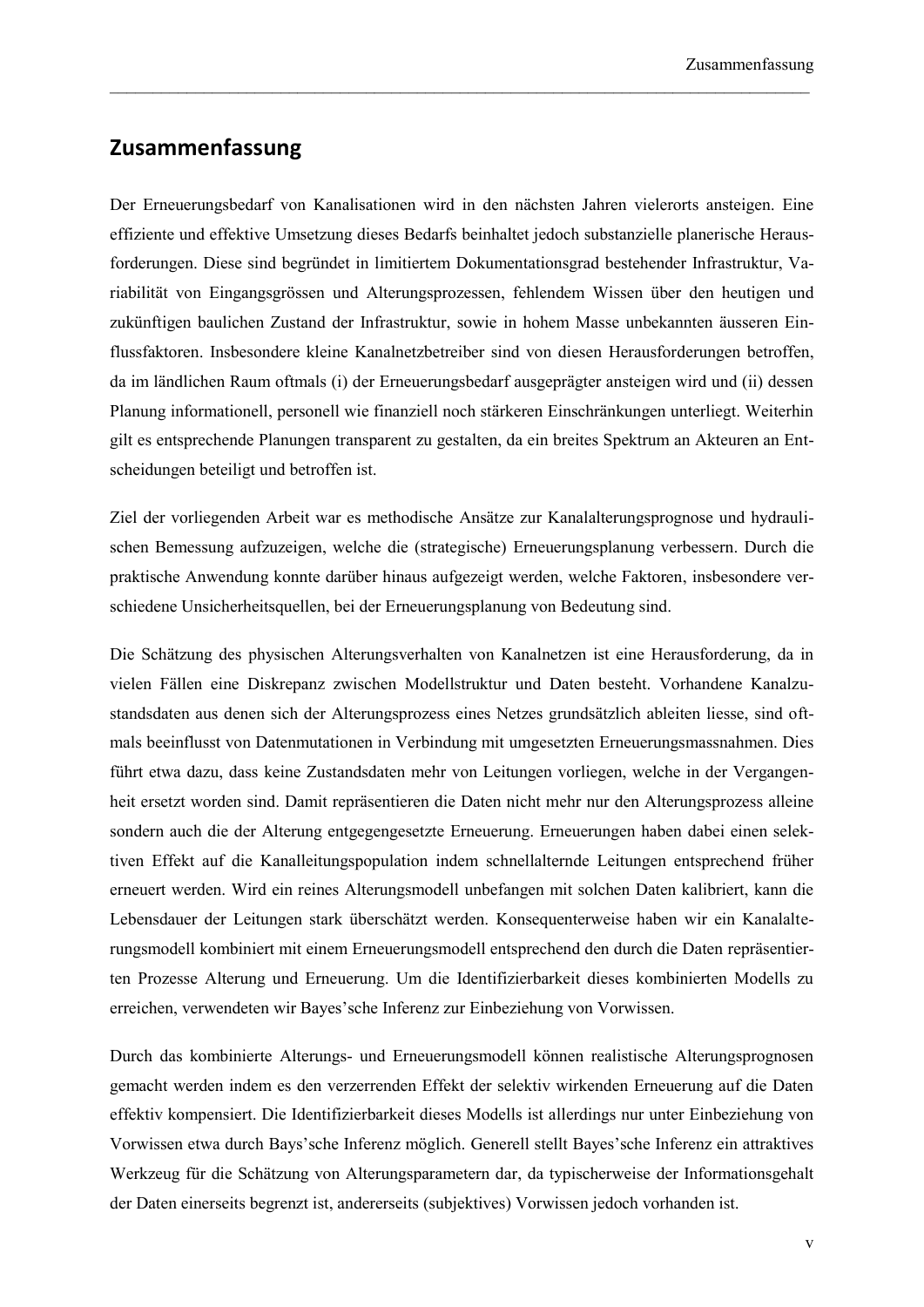Der Rehabilitationsbedarf wird neben der physischen Alterung der Systeme auch bestimmt durch deren hydraulischen Leistungsfähigkeit. Bisherige hydraulische Bemessungspraktiken wurden in der Vergangenheit aufgrund menschlich bedingter Einflüsse auf die Eigenschaften von Starkniederschlag in Frage gestellt. Um diesen Einfluss sowie die damit verbundene Prognoseunsicherheit auf das hydraulische Leistungsvermögen von Kanalnetzen zu untersuchen verwendeten wir Prognosen von verschiedenen Klimamodellen, welche mit Hilfe von stochastischen Regenmodellen in ihrer räumlichen wie zeitlichen Auflösung verfeinert wurden. Die verwendeten Daten und Methoden spiegeln dabei bestes Wissen in Bezug auf heutigen und zukünftigen Extremniederschlag wieder. Diese Regeninformation wurde anschliessend in hydraulischen Langzeitsimulationen verwendet um das Überstauverhalten ausgewählter Kanalnetze unter heutigen und zukünftigen klimatischen Bedingungen zu quantifizieren. Ausserdem wurden die stochastischen Regendaten unter spezifischer Berücksichtigung von Unsicherheiten zur Planung von hydraulischer Rehabilitation von Kanalnetzen benutzt.

 $\_$  , and the contribution of the contribution of the contribution of the contribution of  $\mathcal{L}_\text{max}$ 

Die erarbeitete Methodik zur Alterungsprognose und hydraulischen Bemessung wurde kombiniert in einem Fallbeispiel angewendet. Somit wurde deren (kombinierte) Anwendbarkeit aufgezeigt als auch die Folgen verschiedenster Strategien zur baulichen und hydraulischen Erneuerung auf Zustand, Leistung und Kosten der Systeme unter verschiedenen sozio-ökonomischen Bedingungen. Mit Hilfe von multikriterieller Entscheidungsanalyse (MCDA) wurde schliesslich die Akzeptanz der Strategien unter gegebenen Präferenzen von relevanten Akteuren bestimmt.

Der Einfluss des Klimawandels und der Klimaprognose anhaftenden Unsicherheit haben sich in unserem schweizerischen Anwendungsfall und betrachteten Zeithorizont von 40 Jahren als relativ unbedeutend erwiesen. Bedeutende Unsicherheit haftet den relevanten extremen Niederschlagseigenschaften an von denen nur eine ,zufällige Stichprobe' vorliegt. Diese ist bedingt durch die relativ "kurzen" Beobachtungsdauern von hochaufgelösten Extremereignissen von typischerweise 30-40 Jahren.

Der Erneuerungsbedarf wird in erster Linie durch bauliche und weniger durch hydraulische Defizite bestimmt in den untersuchten, für die Schweiz typischen, hydraulisch robusten Netzen. Allerdings führt die höhere hydraulische Robustheit der Netze, erzielt durch Berücksichtigung der Unsicherheit von Starkniederschlag, zu relevanten Mehrkosten bei der hydraulischen Rehabilitation. Diese sind umso ausgeprägter je zeitnäher die hydraulische Rehabilitation abgeschlossen sein soll, da mehr Leitungen in noch gutem baulichen Zustand ersetzt werden müssten. Die Ergebnisse stellen insgesamt eine Diskussionsgrundlage für eine Überarbeitung der Bemessungspraxis dar, welche eine grössere hydraulische Zuverlässigkeit der Systeme sicherstellt.

Die Resultate zeigen, dass der Gesamtzustand der kleinen, insbesondere der noch recht "jungen" Netzen ausgesprochen dynamisch verläuft, stark durch äussere Randbedingungen beeinflusst wird und schwer absehbar ist. Dies unterstreicht sowohl die Nützlichkeit von Alterungsmodellen und Betrach